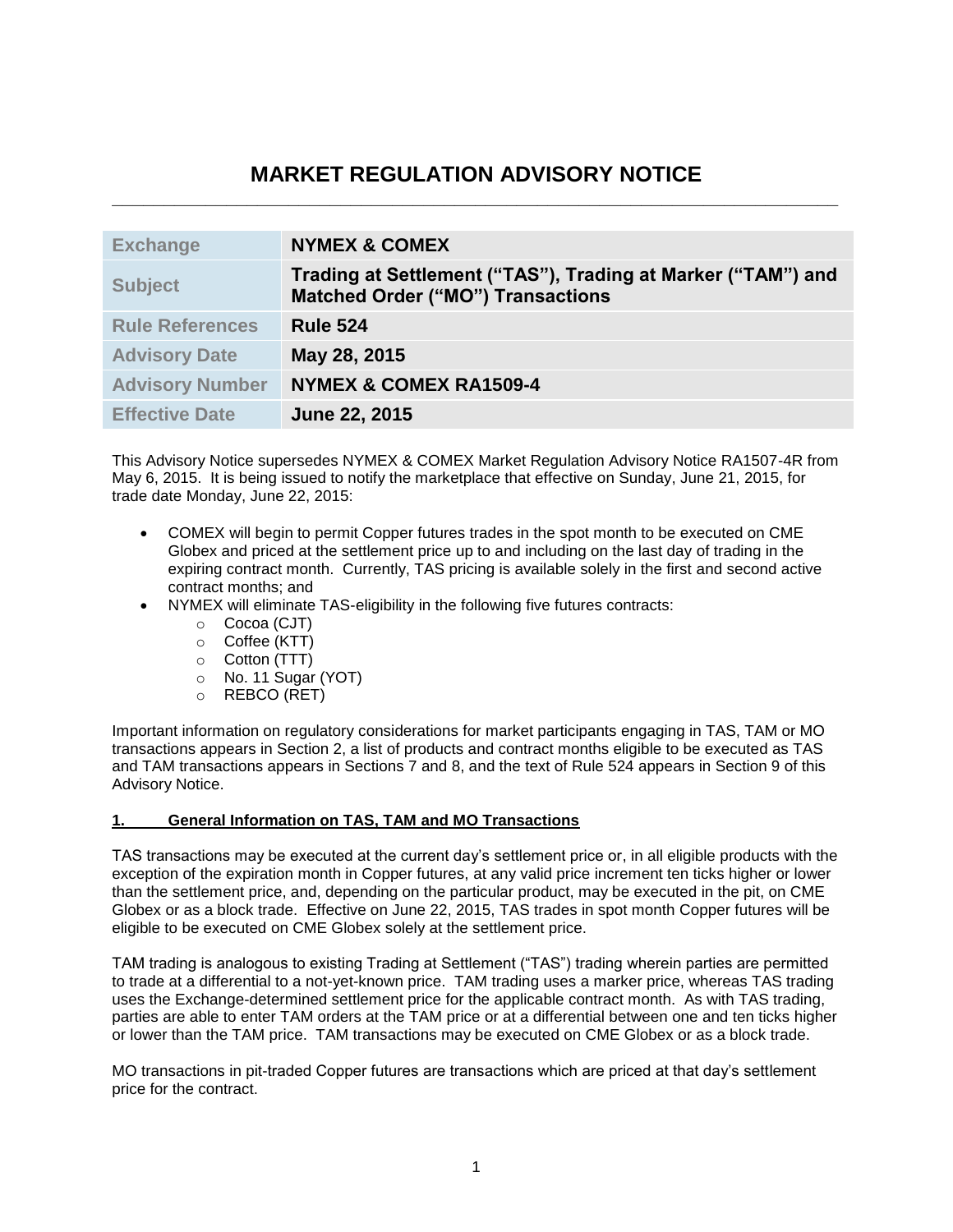### **2. Regulatory Considerations**

All market participants are reminded that any trading activity that is intended to disrupt orderly trading or to manipulate or attempt to manipulate a settlement or marker price to benefit a TAS, TAM or MO position, including a TAS or TAM block position, will subject the member and/or the market participant to disciplinary action for any of a number of rule violations, including, but not limited to:

- price manipulation or attempted price manipulation
- wash trading
- conduct detrimental to the interest or welfare of the Exchange or conduct which tends to impair the dignity or good name of the Exchange
- engaging in conduct inconsistent with just and equitable principles of trade

Investigation of suspected manipulative or disruptive activity related to TAS, TAM or MO, or activity in the related underlying markets will include the Market Regulation Department's ("Department") review of positions and trading activity in NYMEX markets and any related markets to determine if such activity was disruptive, collusive, and/or caused or attempted to cause aberrant price movement during these periods. Pursuant to Rule 432.L.3, market participants are reminded that it is an offense to fail to produce any books or records requested by authorized Exchange staff within 10 days after such request is made or such shorter period of time as determined by the Exchange in exigent circumstances. The Department always has the authority to request books and records as well as other relevant information regarding the nature of a participant's trading and positions in Exchange products and in any related markets as part of its regulatory program.

## **3. Entry of TAS and TAM Orders on CME Globex**

Rule 524 permits the initiation of TAS and TAM orders into CME Globex only subsequent to the beginning of each group's pre-open state and during the time period the applicable contracts are available for TAS or TAM trading on CME Globex. The initiation of any TAS or TAM order on CME Globex outside of these time periods is strictly prohibited.

Any market participant who initiates the entry of a TAS or TAM order prior to receipt of the security status message indicating that market has transitioned to the pre-open will be subject to disciplinary action by a panel of the Business Conduct Committee, notwithstanding that the order may have been rejected by the CME Globex system. Sanctions for noncompliance may include a fine, disgorgement of any profits realized as a result of any orders accepted by CME Globex which were initiated prior to receipt of the security status message and/or a suspension of access to the market. Market participants must ensure that they have appropriate protocols in place to ensure that TAS and TAM orders are not initiated prior to receipt of the security status message.

### **4. TAS and TAM Calendar Spreads**

The following intra-commodity calendar spreads in Light Sweet Crude Oil ("CL"), NY Harbor ULSD ("HO"), Henry Hub Natural Gas ("NG") and RBOB Gasoline ("RB") futures may be executed on CME Globex, on the trading floor or as block trades and priced at TAS:

- nearby month/second month
- nearby month/third month
- nearby month/fourth month
- second month/third month
- second month/fourth month
- third month/fourth month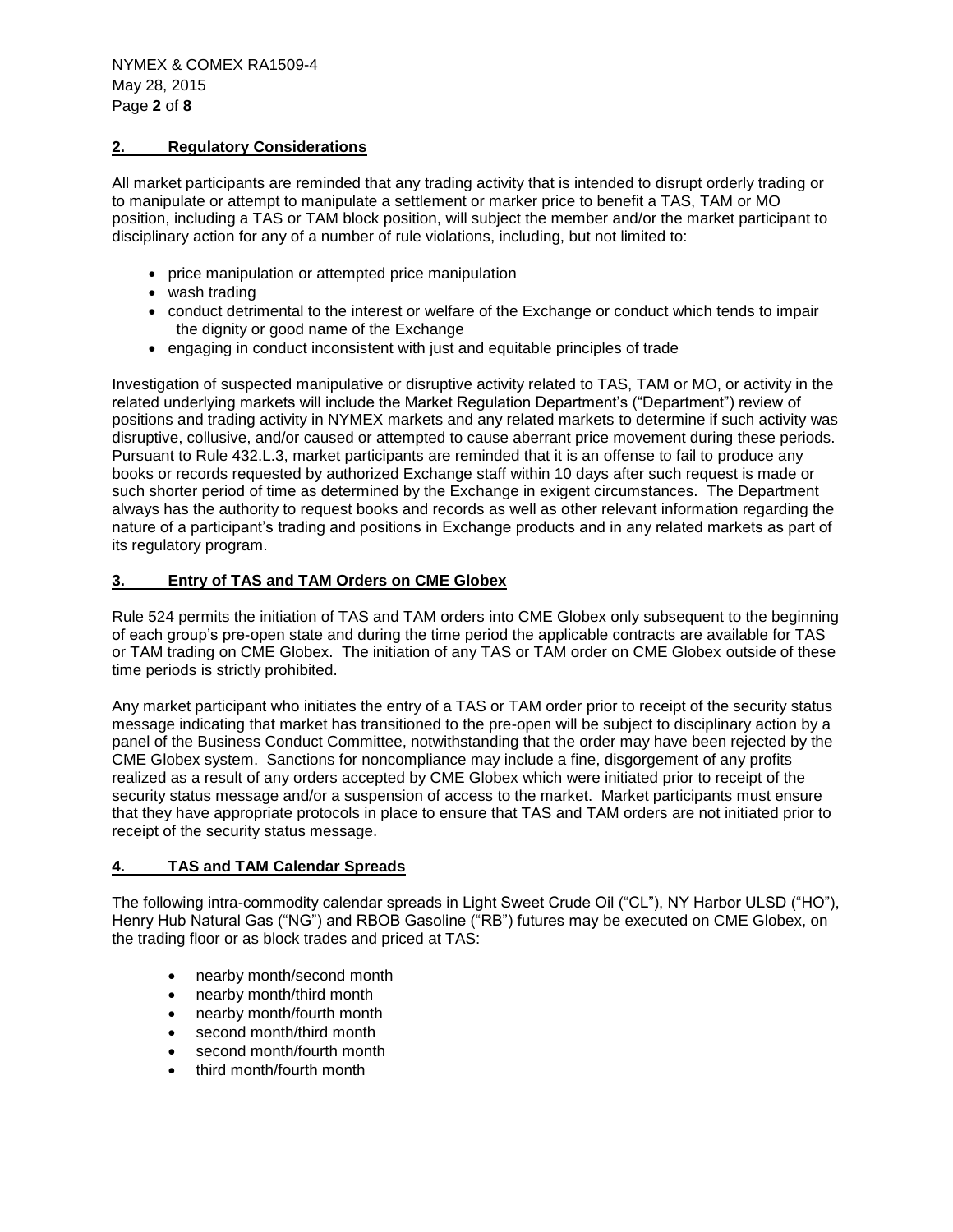NYMEX & COMEX RA1509-4 May 28, 2015 Page **3** of **8**

For the London Marker, intra-commodity calendar spreads in the nearby month/second month spread, the second month/third month spread and the nearby/third month spread in CL, Brent Crude Oil Last Day Financial ("BZ"), HO and RB futures may be executed on CME Globex and priced at TAM.

For the Singapore Marker, intra-commodity calendar spreads in the nearby month/second month spread, the second month/third month spread and the nearby/third month spread in CL and BZ futures may be executed on CME Globex and priced at TAM.

The legs of TAS and TAM spread trades executed at **zero** or at a **negative differential** (negative 1 through negative 10) on CME Globex, on the trading floor via open outcry or as block trades will be priced as follows:

- If the spread trades at zero, each leg will be priced at the settlement or market price, as applicable, for the respective contract months.
- If the spread trades at a negative differential, the **nearby** leg of the spread will be priced at the settlement or marker price, as applicable, for that contract month. The **far** leg of the spread will be priced at the settlement or marker price, as applicable, for that contract month **minus** the allowable TAS or TAM price increment traded (negative 1 through negative 10).

The legs of TAS and TAM spread trades executed at a **positive differential** (positive 1 through positive 10) will be priced as follows:

## **Where execution occurs on CME Globex:**

 If the spread trades at a positive differential (positive 1 through positive 10), the **far** leg of the spread will be priced at the settlement or marker price, as applicable, for that contract month. The **nearby** leg of the spread will be priced at the settlement or marker price, as applicable, for that contract month **plus** the TAS or TAM price increment traded (from positive 1 through positive 10).

## **Where execution occurs on the trading floor (TAS) or as block trades (TAS or TAM):**

 If the spread trades at a positive differential (positive 1 through positive 10), the **nearby** leg of the spread will be priced at the settlement or marker price, as applicable, for that contract month. The **far** leg of the spread will be priced at the settlement or marker price, as applicable, for that contract month **minus** the allowable TAS or TAM price increment traded (positive 1 through positive 10).

### **5. TAS on Gold, Silver and Copper Futures**

TAS transactions are allowed in the active contract month in Gold and Silver futures trading on CME Globex, in the pit or as block trades, and may be executed at the settlement price or any valid price increment ten ticks higher or lower than the settlement price. TAS transactions are allowed in the first and second active contract months in Copper futures trading on CME Globex, and may be executed at the settlement price or any valid price increment ten ticks higher or lower than the settlement price. **Effective on June 22, 2015, TAS trades in spot month Copper futures will be eligible to be executed on CME Globex solely at the settlement price. TAS transactions are not allowed to be executed in the Copper futures pit.**

In Gold futures, TAS trades are permitted in the following active contract months: February, April, June, August, and December. Accordingly:

When the February contract becomes spot, the April contract becomes the TAS-eligible month;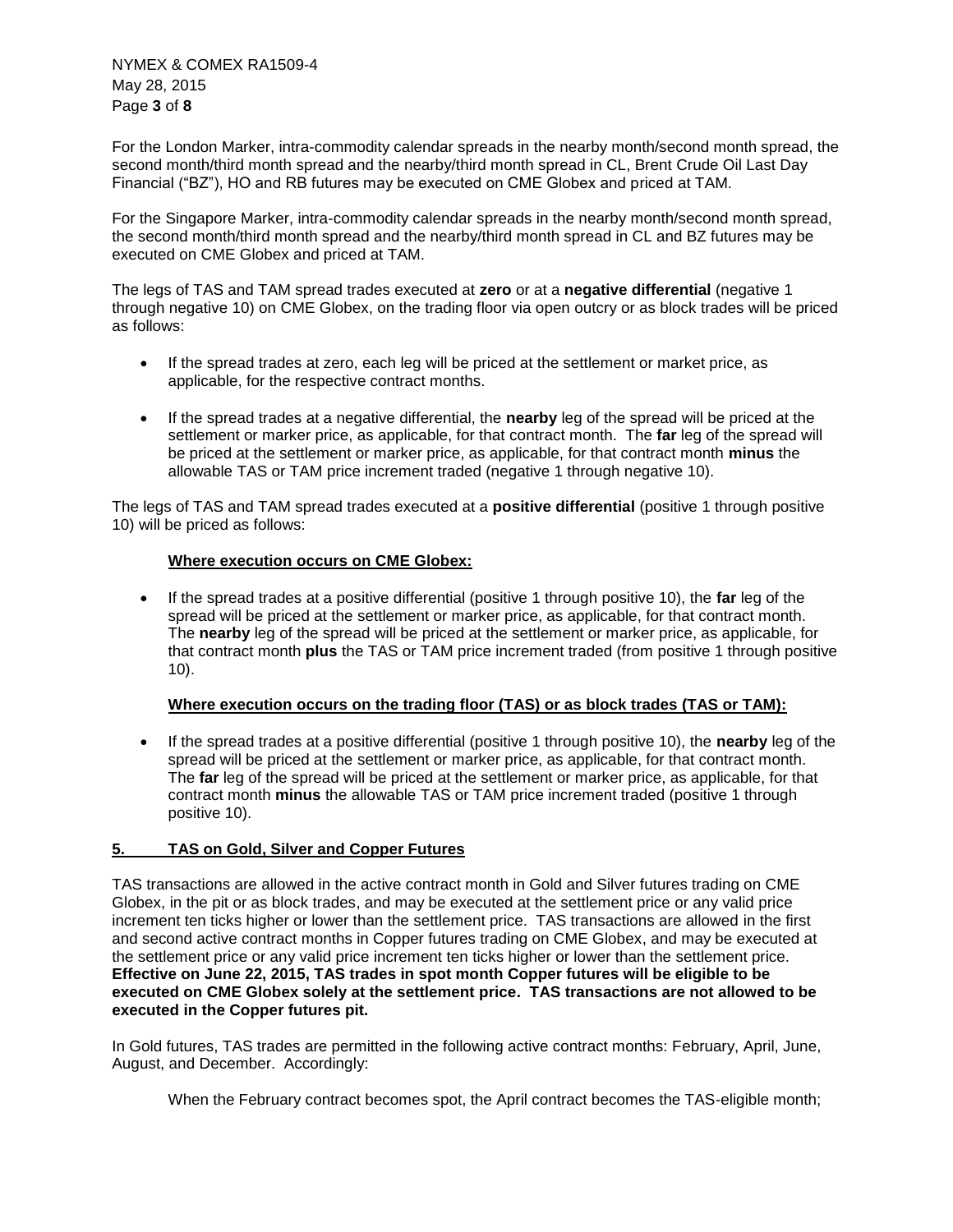When the April contract becomes spot, the June contract becomes the TAS-eligible month; When the June contract becomes spot, the August contract becomes the TAS-eligible month; When the August contract becomes spot, the December contract becomes the TAS-eligible month; and

When the December contract becomes spot, the February contract becomes the TAS-eligible month.

In Silver futures, TAS trades are permitted in the following active contract months: March, May, July, September and December. Accordingly:

When the March contract becomes spot, the May contract becomes the TAS-eligible month; When the May contract becomes spot, the July contract becomes the TAS-eligible month; When the July contract becomes spot, the September contract becomes the TAS-eligible month; When the September contract becomes spot, the December contract becomes the TAS-eligible month; and

When the December contract becomes spot, the March contract becomes the TAS-eligible month.

In Copper futures, TAS trades are permitted in the first two active contract months: March, May, July, September and December. Accordingly:

When the March contract becomes spot, the May and July contract months are TAS-eligible; When the May contract becomes spot, the July and September contract months are TAS-eligible; When the July contract becomes spot, the September and December contract months are TASeligible;

When the September contract becomes spot, the December and March contract months are TAS-eligible; and

When the December contract becomes spot, the March and May contract months are TASeligible month.

### **Effective on June 22, 2015, TAS trades in spot month Copper futures will be eligible to be executed on CME Globex solely at the settlement price.**

### **6. MO Transactions in Pit-Traded Copper Futures**

MO transactions in Copper futures are open outcry trades competitively executed in the Copper futures pit where the trade is priced at that day's settlement price for the contract. MO transactions in Copper futures are eligible to be executed in the spot month and the next six consecutive contract months. Additionally, with the exception of the post close session, members may execute an MO order at any time the Copper futures pit is open for trading, provided that the order is placed as an MO order. Regular trading hours for open outcry trading in the Copper futures pit are from 8:10 a.m. until 1:00 p.m. Eastern Time ("ET").

Instructions to execute the order as an MO must be denoted on the order and members must identify an order executed as an MO on their trading record.

An order entered as an MO will be executed by the floor broker as a Market on Close order if the order is not previously executed as an MO or specifically designated to be executed only as an MO. An instruction to execute an order only as an MO must be communicated at the time the order is placed.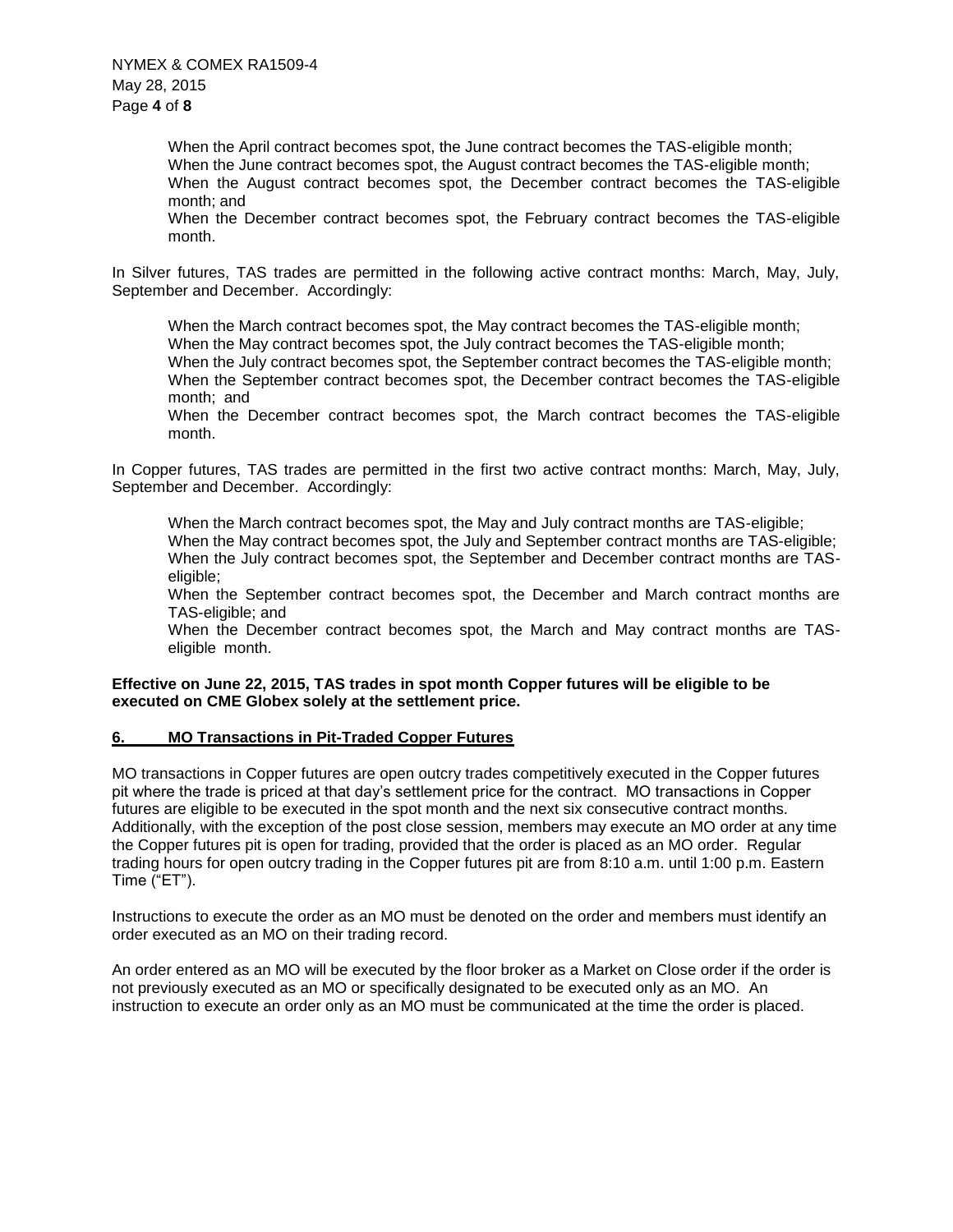## **7. TAS-Eligible Futures Products and Contract Months**

Pit-Traded Contracts

### **Light Sweet Crude Oil (CL)**

spot (except on the last trading day),  $2^{nd}$ ,  $3^{rd}$  and  $4^{th}$  months

## **Brent Crude Oil Last Day Financial (BZ)**

spot (except on the last trading day), 2<sup>nd</sup> and 3<sup>rd</sup> months

## **NY Harbor ULSD (HO)**

spot (except on the last trading day),  $2^{nd}$ ,  $3^{rd}$  and  $4^{th}$  months

### **Henry Hub Natural Gas (NG)**

spot (except on the last trading day),  $2^{nd}$ ,  $3^{rd}$  and  $4^{th}$  months

## **Henry Hub Natural Gas Last Day Financial (NN)**

spot (except on the last trading day),  $2<sup>nd</sup>$  and  $3<sup>rd</sup>$  months

## **Henry Hub Natural Gas Look-Alike Last Day Financial (HH)**

spot (except on the last trading day),  $2^{nd}$  and  $3^{rd}$  months

### **RBOB Gasoline (RB)**

spot (except on the last trading day),  $2^{nd}$ ,  $3^{rd}$  and  $4^{th}$  months

## **European Low Sulphur Gasoil (100mt) Bullet (7F)**

spot (except on the last trading day),  $2^{nd}$  and  $3^{rd}$  months

### **Gold (GC)**

February, April, June, August and December contract months (first active month only)

### **Silver (SI)**

March, May, July, September and December contract months (first active month only)

### CME Globex Contracts

For compliance and enforcement purposes, the start of a TAS pre-open period is defined by receipt of the security status message indicating that the group has transitioned to the pre-open state and the end of a TAS trading session is defined by receipt of the security status message indicating that group is closed.

### **TAS orders may not be entered into CME Globex from the end of a TAS trading session until receipt of the security status message indicating that the group has transitioned to the pre-open state.**

| Commodity<br>Code on<br>CME Globex | <b>Product Name and Contract Months</b>                                                                            | <b>Cleared Product</b> |
|------------------------------------|--------------------------------------------------------------------------------------------------------------------|------------------------|
| <b>CLT</b>                         | <b>Light Sweet Crude Oil</b><br>spot (except on the last trading day), $2^{nd}$ , $3^{rd}$ and $4^{th}$ months     | СL                     |
| BZT                                | <b>Brent Crude Oil Last Day Financial</b><br>spot (except on the last trading day)<br>$2^{nd}$ and $3^{rd}$ months | BZ                     |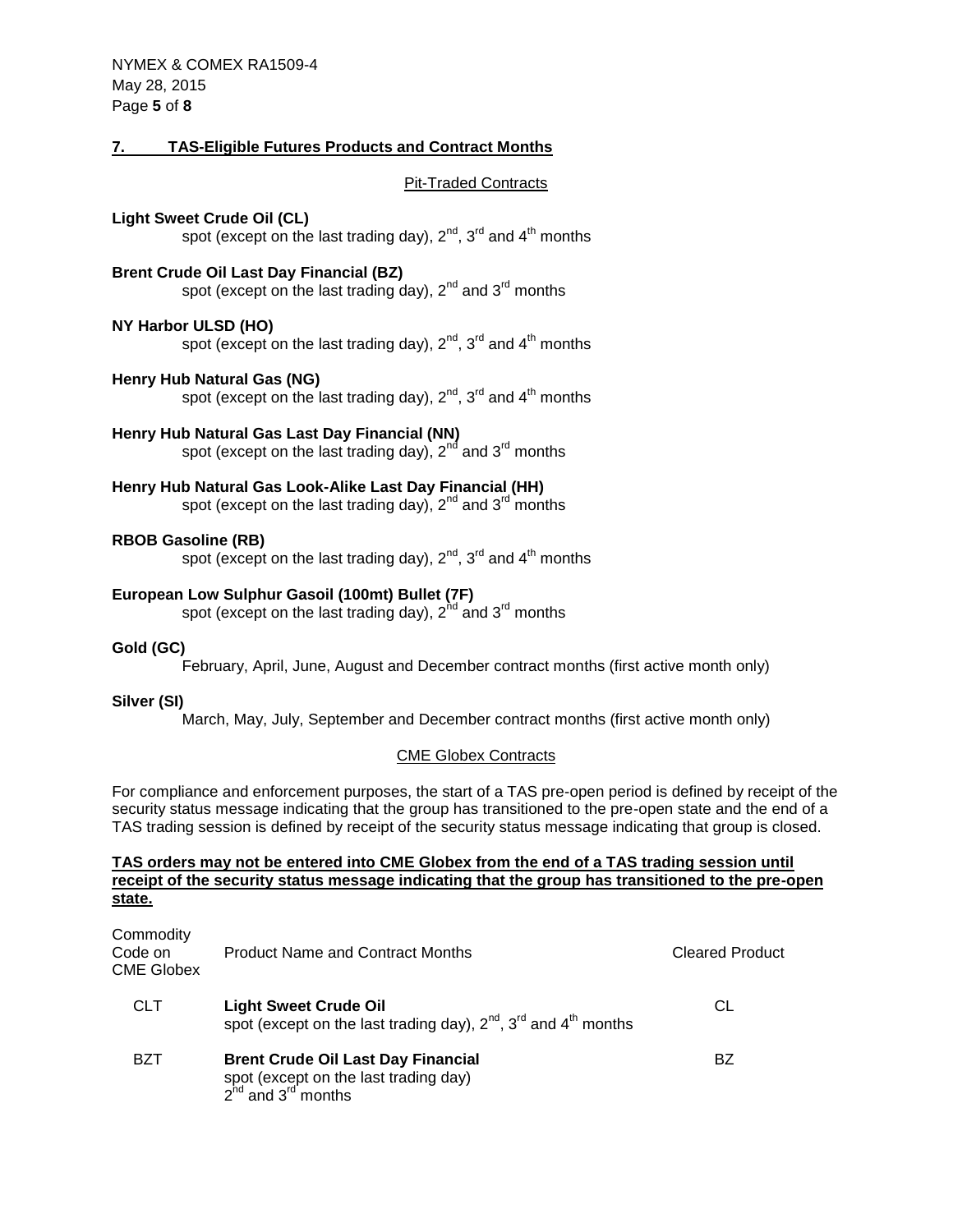NYMEX & COMEX RA1509-4 May 28, 2015 Page **6** of **8**

| Commodity<br>Code on<br><b>CME Globex</b> | <b>Product Name and Contract Months</b>                                                                                                                                      | <b>Cleared Product</b> |
|-------------------------------------------|------------------------------------------------------------------------------------------------------------------------------------------------------------------------------|------------------------|
| BBT                                       | <b>Brent Crude Oil Penultimate Financial</b><br>Spot, $2^{nd}$ and $3^{rd}$ months                                                                                           | <b>BB</b>              |
| HOT                                       | <b>NY Harbor ULSD</b><br>spot (except on the last trading day), $2^{nd}$ , $3^{rd}$ and $4^{th}$ months                                                                      | HO                     |
| <b>NGT</b>                                | <b>Henry Hub Natural Gas</b><br>spot (except on the last trading day), $2^{nd}$ , $3^{rd}$ and $4^{th}$ months                                                               | ΝG                     |
| <b>NNT</b>                                | Henry Hub Natural Gas Last Day Financial<br>spot (except on the last trading day), $2^{nd}$ and $3^{rd}$ months                                                              | <b>NN</b>              |
| HHT.                                      | Henry Hub Natural Gas Look-Alike Last Day Financial<br>spot (except on the last trading day), $2^{nd}$ and $3^{rd}$ months                                                   | HH.                    |
| 7FT                                       | European Low Sulphur Gasoil (100mt) Bullet<br>spot (except on the last trading day), $2^{nd}$ and $3^{rd}$ months                                                            | 7F                     |
| <b>RBT</b>                                | <b>RBOB Gasoline</b><br>spot (except on the last trading day), $2^{nd}$ , $3^{rd}$ and $4^{th}$ months                                                                       | <b>RB</b>              |
| <b>GCT</b>                                | Gold<br>February, April, June, August and December contract months<br>(first active month only)                                                                              | GC                     |
| <b>SIT</b>                                | <b>Silver</b><br>March, May, July, September and December contract months<br>(first active month only)                                                                       | SI                     |
| <b>HGT</b>                                | Copper<br>March, May, July, September and December contract months<br>(first and second active months only)<br>(effective June 22, 2015, spot month at the settlement price) | HG                     |
|                                           |                                                                                                                                                                              |                        |

## **8. TAM-Eligible Products and Contract Months on CME Globex**

For compliance and enforcement purposes, the start of a TAM pre-open period is defined by receipt of the security status message indicating that the group has transitioned to the pre-open state and the end of a TAM trading session is defined by receipt of the security status message indicating that group is closed.

**TAM orders may not be entered into CME Globex from the end of a TAM trading session until receipt of the security status message indicating that the group has transitioned to the pre-open state.**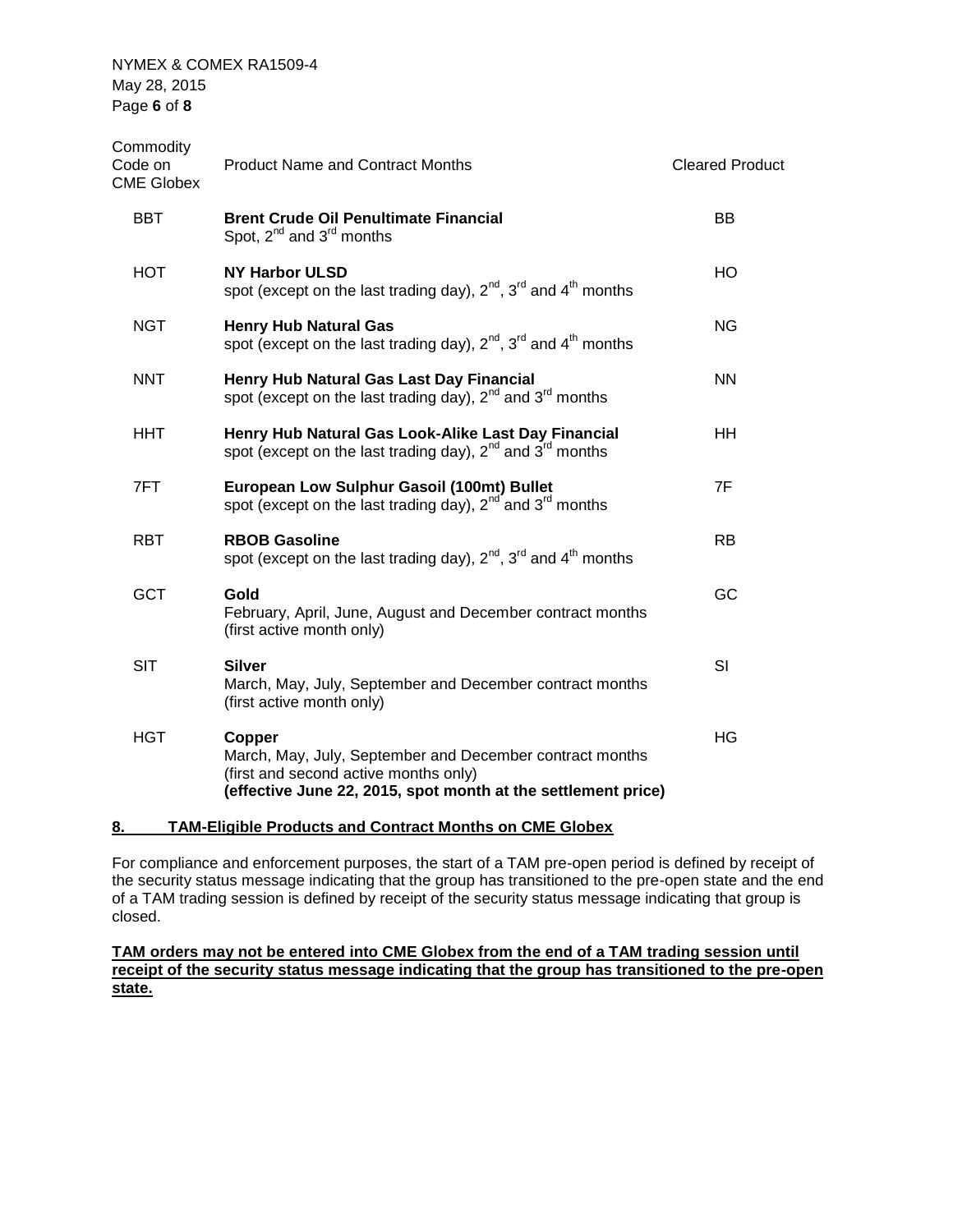NYMEX & COMEX RA1509-4 May 28, 2015 Page **7** of **8**

| Commodity<br>Code on<br><b>CME Globex</b> | <b>Product Name and Contract Months</b>                                                       | <b>Cleared Product</b> |
|-------------------------------------------|-----------------------------------------------------------------------------------------------|------------------------|
|                                           | <b>London Markers</b>                                                                         |                        |
| <b>CLL</b>                                | <b>Light Sweet Crude Oil</b><br>spot, 2 <sup>nd</sup> and 3 <sup>rd</sup> months              | CL                     |
| <b>BZL</b>                                | <b>Brent Crude Oil Last Day Financial</b><br>spot, $2^{nd}$ and $3^{rd}$ months               | <b>BZ</b>              |
| <b>HOL</b>                                | <b>NY Harbor ULSD</b><br>spot, $2^{nd}$ and $3^{rd}$ months                                   | HO                     |
| <b>RBL</b>                                | <b>RBOB Gasoline</b><br>spot, $2^{nd}$ and $3^{rd}$ months                                    | <b>RB</b>              |
|                                           | <b>Singapore Markers</b>                                                                      |                        |
| <b>CLS</b>                                | <b>Light Sweet Crude Oil</b><br>spot, 2 <sup>nd</sup> and 3 <sup>rd</sup> months              | <b>CL</b>              |
| <b>BZS</b>                                | <b>Brent Crude Oil Last Day Financial</b><br>spot, 2 <sup>nd</sup> and 3 <sup>rd</sup> months | BZ                     |

Questions regarding this Advisory Notice may be directed to the following individuals in Market Regulation:

> Jennifer Dendrinos, Director, Investigations, 312.341.7812 Andrew Vrabel, Executive Director, Investigations, 312.435.3622 Erin Coffey, Senior Rules & Regulatory Outreach Specialist, 312.341.3286 Jonathan Farrimond, Lead Rules & Regulatory Outreach Specialist, +44 20 3379 3966 Robert Sniegowski, Executive Director, Rules & Regulatory Outreach, 312.341.5991

For media inquiries concerning this Advisory Notice, please contact CME Group Corporate Communications at 312.930.3434 or [news@cmegroup.com.](mailto:news@cmegroup.com)

### **9. Text of Rule 524**

### **Trading at Settlement ("TAS"), Trading at Marker ("TAM") and Matched Order ("MO") Transactions**

The Exchange shall determine the commodities, contract months and time periods during which TAS, TAM and MO transactions shall be permitted.

## **524.A. Trading at Settlement ("TAS") Transactions**

The following shall govern TAS transactions:

1. TAS transactions executed in the pit must be made open and competitively pursuant to the requirements of Rule 521 during the hours designated for pit trading in the particular contract and must be identified as such on the member's trading records.